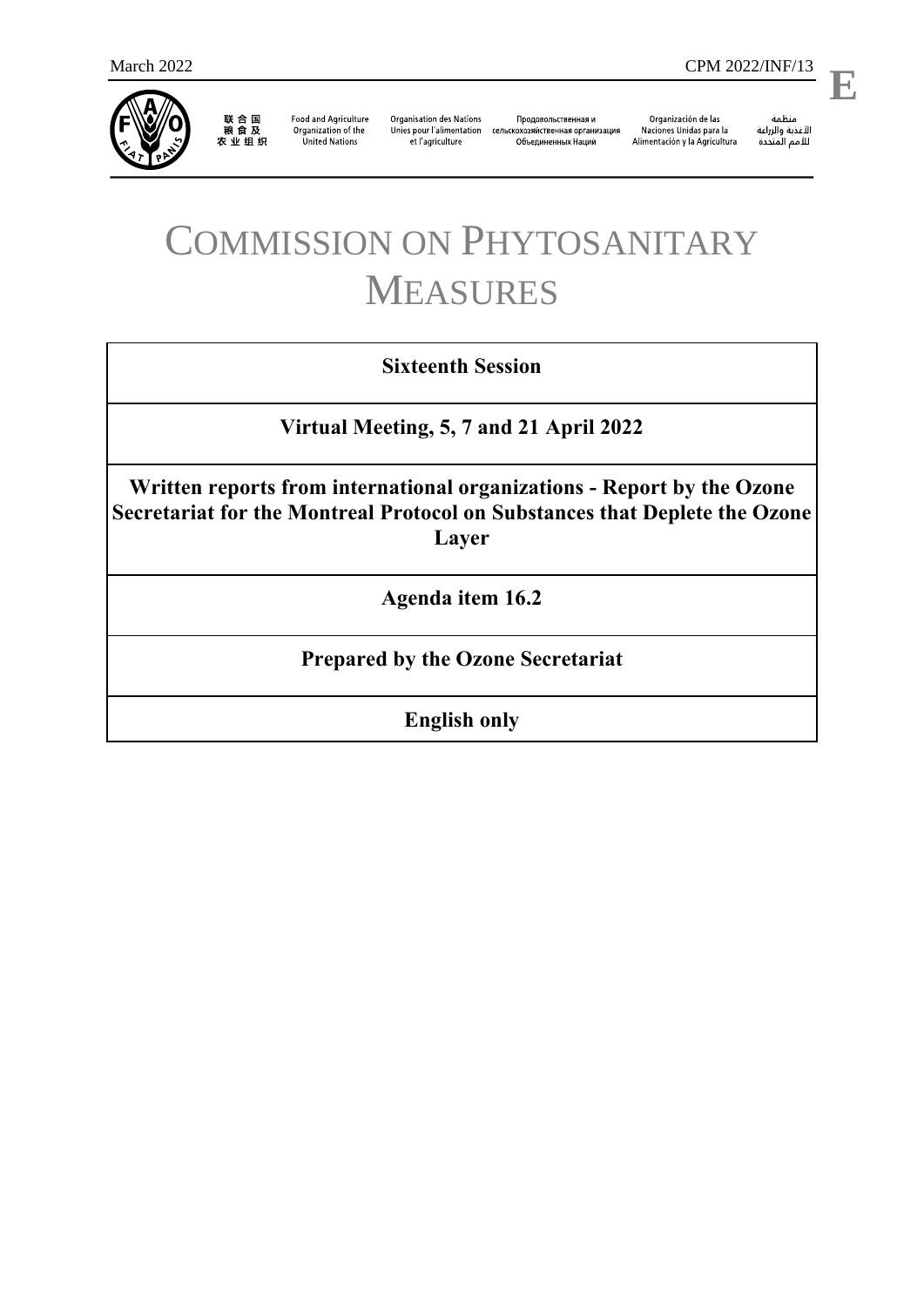1. Under the Montreal Protocol on Substances that Deplete the Ozone Layer, technical advice and assessment on issues related to the production and use of methyl bromide, a potent ozonedepleting substance, are dealt with by the Methyl Bromide Technical Options Committee (MBTOC), which is one of the Protocol's Technical Options Committees of the Technology and Economic Assessment Panel (TEAP). The work of the MBTOC has also involved cooperative efforts with the Technical Panel on Phytosanitary Treatments (TPPT) of the International Plant Protection Convention (IPPC) since a Memorandum of Understanding (MOU) was signed between the Ozone Secretariat of the United Nations Environment Programme and the Food and Agriculture Organization of the United Nations, on behalf of the Secretariat of the IPPC in 2012.

2. According to the MOU, the purpose of the cooperation agreed between the two treaties is, amongst other things, to:

- Promote and facilitate collaboration between the Montreal Protocol and the IPPC through joint participation of technical experts in the technical panels and committees of both treaties, such as the MBTOC and the TPPT, to enhance communication and advice consistent with the aims of both agreements; and
- Exchange information and documentation with a view to maximizing efficiency and effectiveness in advancing the mutual aims of the treaties, minimizing duplication of effort, and facilitating the national level coordination and consultation among relevant stakeholders.

3. In early 2021 the Ozone Secretariat submitted a short report to the IPPC secretariat for the consideration of the Commission on Phytosanitary Measures at its Fifteenth Session (CPM-15), held virtually in March and April of 2021 owing to the global coronavirus disease (COVID-19) pandemic. Despite the challenges imposed by the pandemic, the MBTOC also managed to continue its full work virtually in 2021. The present document is an updated version of the Ozone Secretariat's 2021 report.

4. In response to requests by the parties to the Montreal Protocol, the MBTOC has provided advice on issues related to the production, use and control of methyl bromide since 1992. Thanks to actions taken by the parties, over 95 per cent of the methyl bromide uses have been phased out globally. According to the Committee, less than 100 tonnes of methyl bromide are currently reported to be used for critical uses for which alternatives are not feasible, in controlled soil and domestic commodity uses. Uses for QPS, however, are approx. 10,000 tonnes and are not presently controlled under the Montreal Protocol.

5. In order to ensure consistency of information on alternatives to methyl bromide for QPS treatments provided separately to the parties to the Montreal Protocol and to the IPPC, it is reiterated that it is important to maintain and strengthen the cooperation between the MBTOC and TPPT, including developing a joint technical document for areas where methyl bromide could be

 $\overline{a}$ 

<sup>1</sup> https://ozone.unep.org/.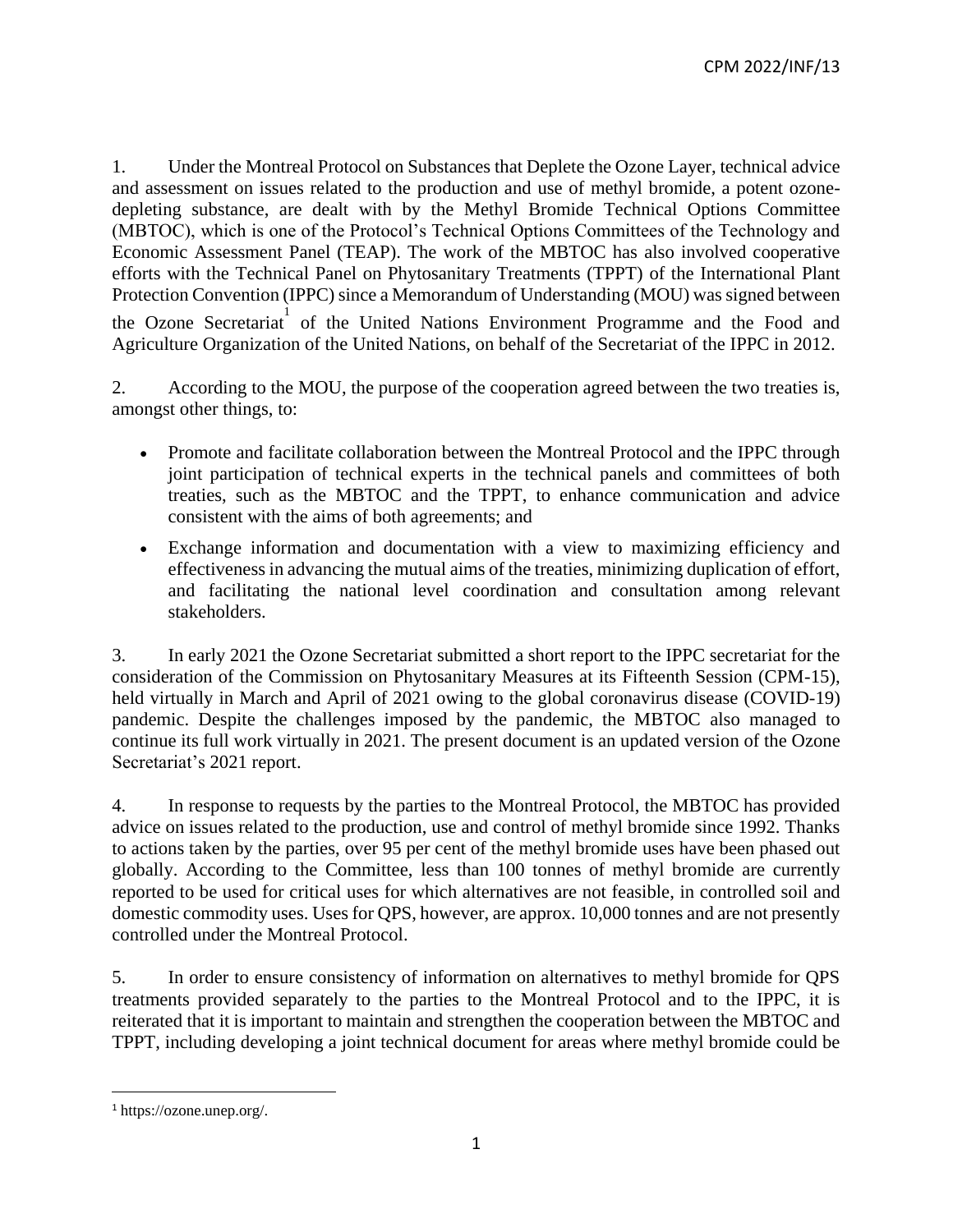replaced for QPS uses and possibly through the participation of the same expert(s) in both technical bodies.

6. Currently, there are no experts who are both members of the MBTOC<sup>2</sup> and the TPPT. The MBTOC would therefore like to extend once again an invitation to TPPT qualified technical experts in methyl bromide use for quarantine and related phytosanitary issues to consider participating in MBTOC through the nomination procedure established under the Montreal Protocol. In this regard, the expertise sought by the MBTOC relates to:

- a) Alternatives to methyl bromide that can be used in quarantine (and pre-shipment) uses globally (in both developed and developing countries); and
- b) Regulations involved in maintaining phytosanitary/biosecurity standards between and within countries during international trade.

7. The MBTOC is currently working on its 2022 Quadrennial Assessment Report to be published at the end of the year. This report will consider in which alternatives are proving effective for QPS uses and ways to reduce methyl bromide use for QPS applications. This particularly includes reviewing ways to minimise emissions of methyl bromide, which is beneficial to the IPPC and the Montreal Protocol, both aiming to do so. The following areas for action are being considered: replacing methyl bromide in applications; reducing methyl bromide use; physically reducing methyl bromide emissions; accurately recording methyl bromide use for phytosanitary measures. The MBTOC would be grateful for any input that the IPPC could provide in these areas. For example, in its 2021 Progress Report, MBTOC noted nine draft phytosanitary treatments presented for consultation by the CPM, some with potential to replace methyl bromide plus nine ISPMs that were approved in 2020, which contribute to reducing the need to treat with  $MB.<sup>3</sup>$ 

8. Further to a request by the parties to the Montreal Protocol to advance the cooperation with IPPC, conveyed by the Ozone Secretariat to the Second Session of the Commission on Phytosanitary Measures (CPM-2) of the IPPC in 2007, CPM-2 agreed that the IPPC Secretariat should continue to cooperate and coordinate with the Ozone Secretariat on issues of common concern with a view to identifying and promoting activities that would benefit and enhance the coherence of the two international agreements.<sup>4</sup> In the areas of issues of common concern, there are several activities that may benefit from collaboration at this time. These are:

- continued data gathering on quantities of methyl bromide used for QPS by country and particular application, together with identification of where there are feasible and approved alternatives, with quantity of methyl bromide replaceable, if these are implemented.
- identification of those quarantine situations for which methyl bromide fumigation is the only phytosanitary measure used, and encouragement of development and use of

 $\overline{a}$ 

<sup>2</sup> https://ozone.unep.org/science/assessment/teap/methyl-bromide-toc-members

<sup>3</sup> https://ozone.unep.org/system/files/documents/TEAP-2021-Progress-report.pdf

<sup>4</sup> https://assets.ippc.int/static/media/files/publications/en/1179929463410\_CPM\_2\_report\_1.pdf